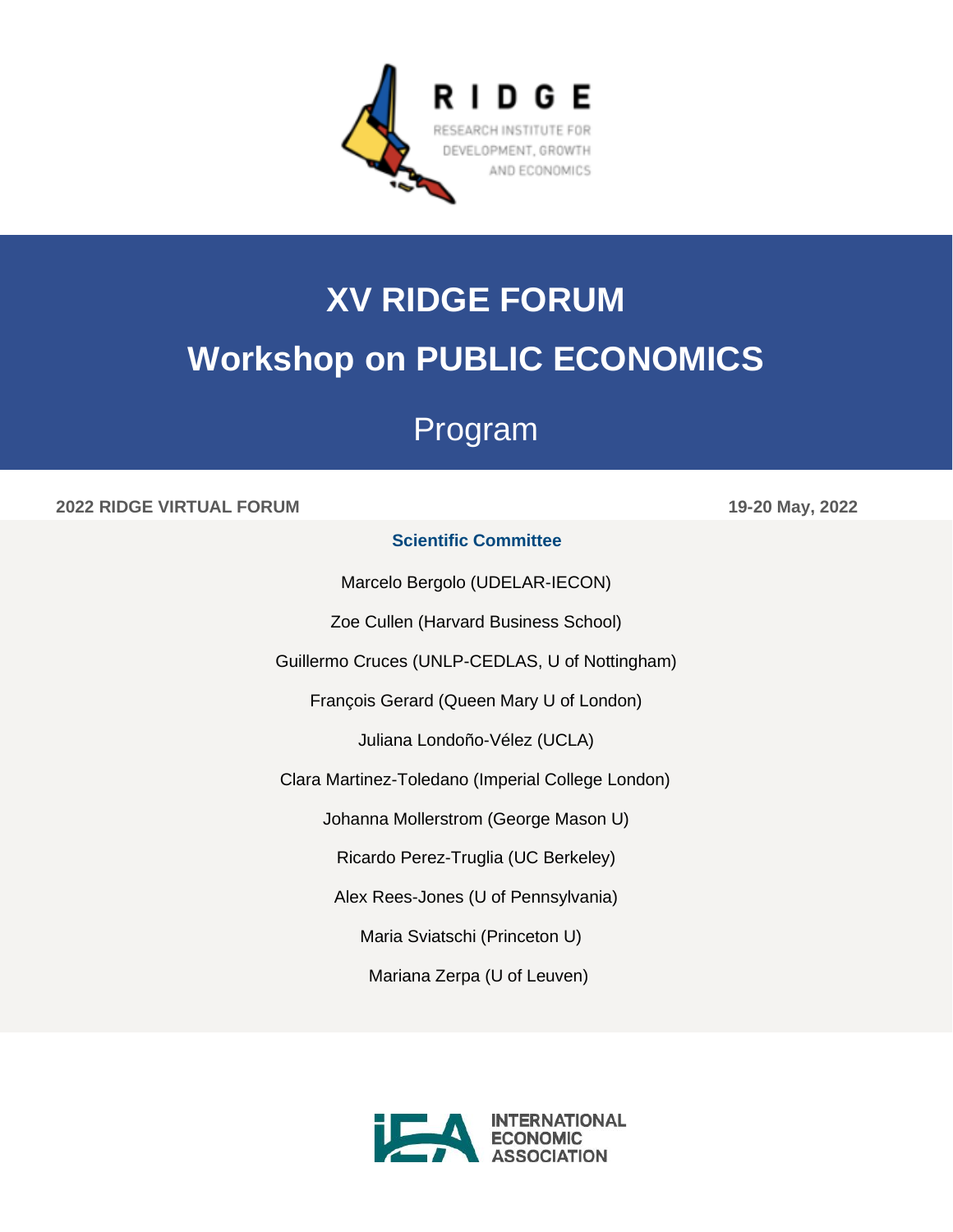## WORKSHOP PROGRAM

## **NOTICE: All times are ET**

| <b>MAY, Thursday 19</b> |                                                                                                                                                          |
|-------------------------|----------------------------------------------------------------------------------------------------------------------------------------------------------|
| 11:00-11:10             | Welcome and opening remarks                                                                                                                              |
| 11:10-12:20             | <b>Session 1</b>                                                                                                                                         |
|                         | "The incidence of affirmative action: Evidence from quotas in private schools in<br>India"<br>Romero Mauricio, ITAM                                      |
|                         | <b>"Interactions between Conditional Cash Transfers and Preferred Secondary</b><br><b>Schools in Jamaica"</b>                                            |
|                         | <b>Beuermann Diether W., IDB</b>                                                                                                                         |
|                         | "Optimal Assignment of Bureaucrats: Evidence from Randomly Assigned Tax<br><b>Collectors in the DRC"</b><br><b>Bergeron Agustin, Stanford University</b> |
| 12:20-12:30             | <b>Break</b>                                                                                                                                             |
| 12:30-13:40             | <b>Session 2</b>                                                                                                                                         |
|                         | "The Cultural Assimilation of Individualism and Preferences for Redistribution"                                                                          |
|                         | Hammar Olle, Research Institute of Industrial Economics (IFN)                                                                                            |
|                         | "Where Do My Tax Dollars Go? Tax Morale Effects of Perceived Government<br><b>Spending"</b>                                                              |
|                         | Giaccobasso Matias, UC, Los Angeles                                                                                                                      |
|                         | "Discrimination and Quality Signals: A Field Experiment with Healthcare<br><b>Shoppers"</b>                                                              |
|                         | <b>Chan Alex, Stanford University</b>                                                                                                                    |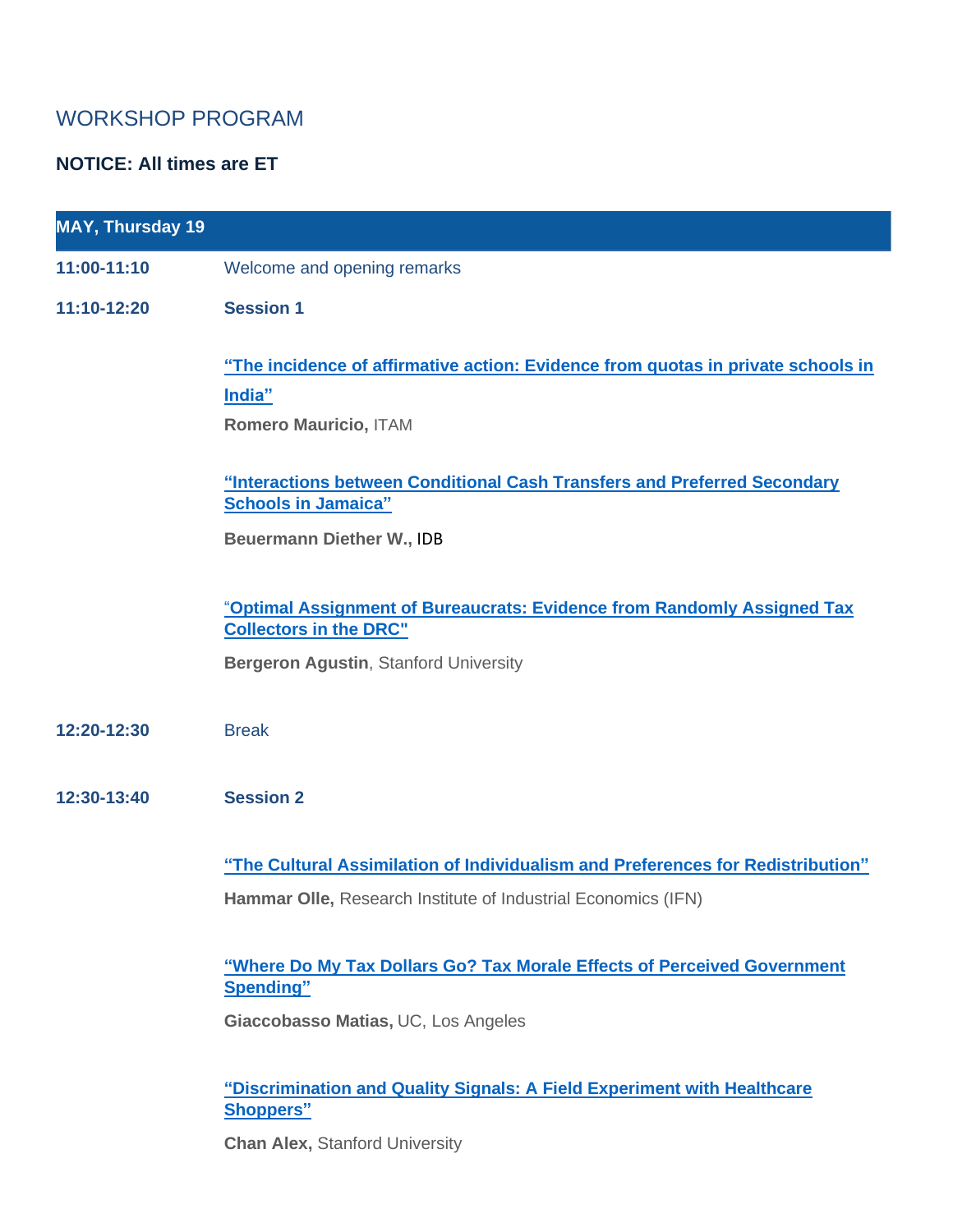| 13:40-14:10 | Lunch break                                                                                                                                |
|-------------|--------------------------------------------------------------------------------------------------------------------------------------------|
| 14:10-15:20 | <b>Session 3</b>                                                                                                                           |
|             | "Firm Heterogeneity and the Impact of Payroll Taxes"<br>Branyiczki Réka, CEU & Tarki                                                       |
|             | "Tax Evasion and Self-Employment Decisions: Evidence From an Income Tax<br><b>Reform in Chile"</b><br><b>Castillo Sebastian, PUC-Chile</b> |
|             | "The Incidence of Payroll Taxation"<br>Lobel Felipe, UC, Berkeley                                                                          |
| 15:20-15:30 | <b>Break</b>                                                                                                                               |
| 15:30-16:40 | <b>Session 4</b>                                                                                                                           |
|             | "Labor Supply and Reporting Responses to Social Security Privatization:<br><b>Evidence from a Cohort-Based Reform in Uruguay"</b>          |
|             | Lauletta Maximiliano, UC, Berkeley                                                                                                         |
|             | "On the Financing and Benefit Design of Old-Age Social Security"                                                                           |
|             | <b>Cabezon Francisco, Princeton University</b>                                                                                             |
|             | "How Should We Design Parental Leave Policies? Evidence from Two Reforms in<br>Italy"<br>Zurla Valeria, Brown University                   |
|             |                                                                                                                                            |

**End of Day 1**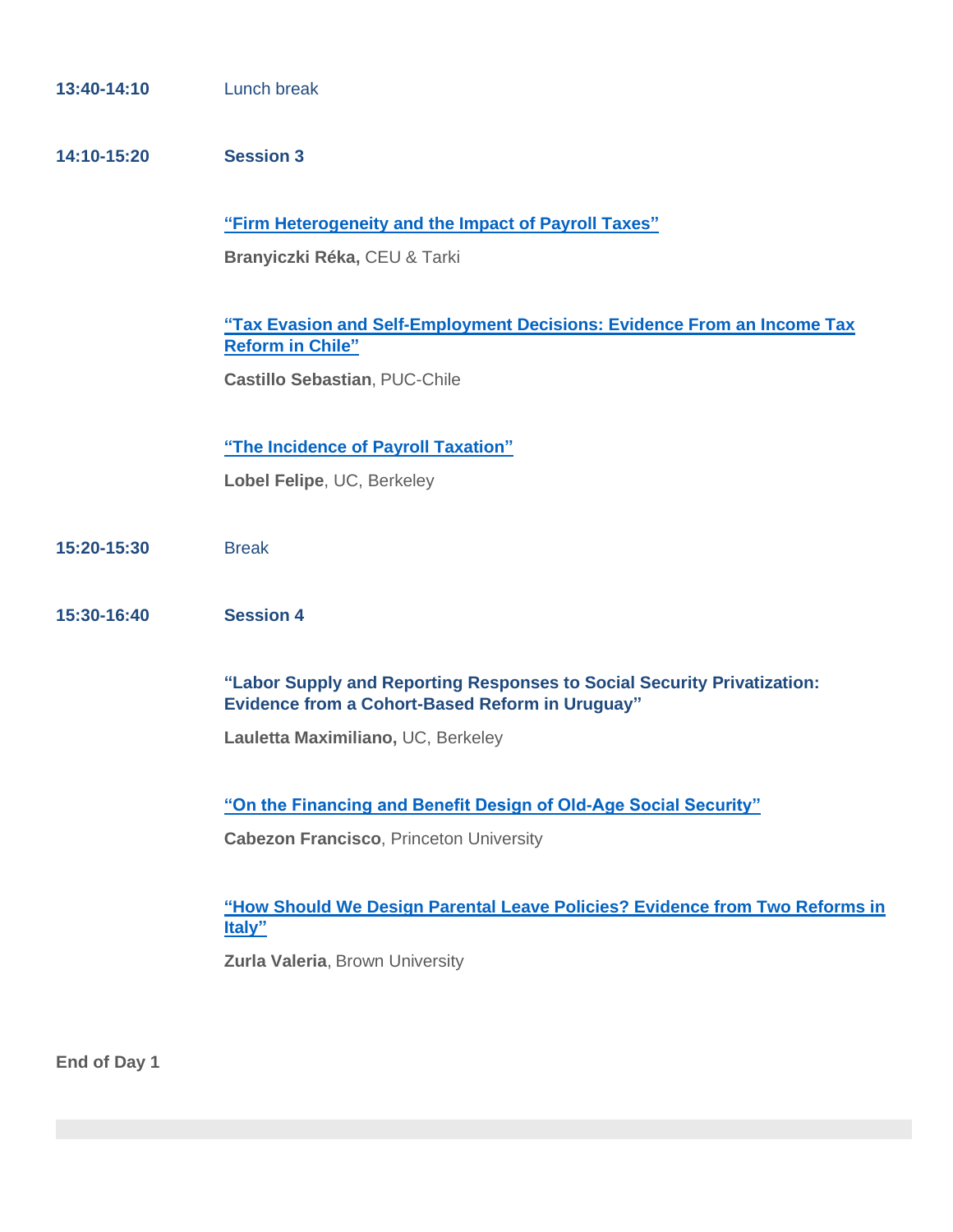#### **11:10-12:20 Session 5**

**["Electronic Payment Technology and Tax Compliance: Evidence from Uruguay's](http://www.ridge.uy/wp-content/uploads/2022/05/13.-Copia-de-Brockmeyer_Anne_and_Saenz_Somarriba___Electronic_payment_technology_and_tax_compliance__evidence_from_Uruguay.pdf)  [Financial Inclusion Reform"](http://www.ridge.uy/wp-content/uploads/2022/05/13.-Copia-de-Brockmeyer_Anne_and_Saenz_Somarriba___Electronic_payment_technology_and_tax_compliance__evidence_from_Uruguay.pdf)**

**Brockmeyer Anne,** IFS & UCL & World Bank

"**[Detection Without Deterrence: Tax Audits with Limited Fiscal Capacity"](http://www.ridge.uy/wp-content/uploads/2022/05/14.-bfcbbe8a3ad2-PakAudit_April2021.pdf)**

**Waseem Mazhar,** University of Manchester

**["Audit Rule Disclosure and Tax Compliance"](http://www.ridge.uy/wp-content/uploads/2022/05/15.-Copia-de-PARADISI_MATTEO_audit_rule_disclosure_and_tax_compliance.pdf)**

**Paradisi Matteo,** EIEF

**12:20-12:30** Break

**12:30-13:40 Session 6**

**["The effect of high dismissal protection on bureaucratic turnover and](http://www.ridge.uy/wp-content/uploads/2022/05/16.-Maria-Lombardi.pdf)  [productivity"](http://www.ridge.uy/wp-content/uploads/2022/05/16.-Maria-Lombardi.pdf)**

**Lombardi María,** Universidad Torcuato Di Tella

**["Financial Incentives in Multi-layered Organizations: An Experiment in the Public](http://www.ridge.uy/wp-content/uploads/2022/05/17.-P4P_Multilayer.pdf)  [Sector"](http://www.ridge.uy/wp-content/uploads/2022/05/17.-P4P_Multilayer.pdf)**

**Stefano Caria, University of Warwick** 

**["The Effect of Signaling Specific Skills on the Career of Young Professionals"](http://www.ridge.uy/wp-content/uploads/2022/05/18.-Montano_Sebastian_Signaling_Specific_Skills.pdf)**

**Montano-Correa Sebastian,** University of Maryland